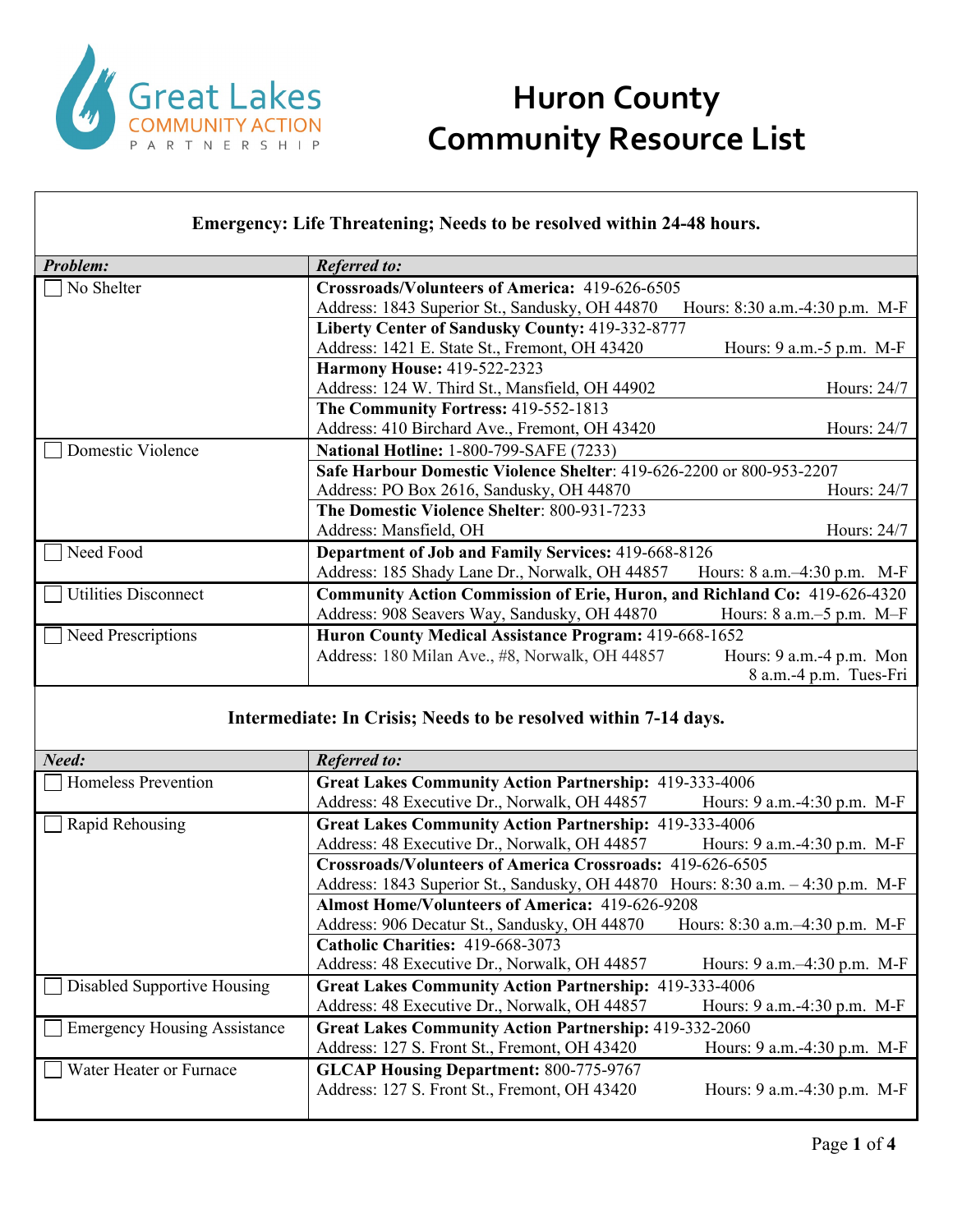

#### **Transitional: Vulnerable; Needs to be resolved within 30 days.** *Request: Referred to:* Transitional Housing **Catholic Charities:** 419-668-3073 Address: 48 Executive Dr., Norwalk, OH 44857 Hours: 8:30 a.m.–5 p.m. M-F Employment Services **OhioMeansJobs-Huron County**: 419-668-8126 Address: 185 Shady Lane Dr., Norwalk, OH 44857 Hours: 8 a.m.-4:30 p.m. M-F Child Care Options **Child Care Resource Center:** 440-242-0413 Address: 5350 Oberlin Ave., Lorain, OH 44053 Hours: 8 a.m.–5 p.m. M-F Health Insurance Options **Department of Job and Family Services:** 419-668-8126 Address: 185 Shady Lane Dr., Norwalk, OH 44857 Hours: 8 a.m.–4:30 p.m. M-F Income Enrichment **Department of Job and Family Services:** 419-668-8126 Address: 185 Shady Lane Dr., Norwalk, OH 44857 Hours: 8 a.m.–4:30 p.m. M-F Transportation Services **Huron County Transit:** 419-663-3340 Address: 130 Shady Lane Dr., Norwalk OH 44857 Hours: 8 a.m.-4:30 p.m. M-F Legal Services **Legal Aid of Western Ohio:** 877-894-4599 Address: 1800 N. Blanchard St., Findlay, OH 45840 Hours: 9 a.m.-2 p.m. M-F □ Telephone Service **Assurance Wireless by Virgin Mobile**: 877-497-5646 Address: www.assurancewireless.com Hours: 9 a.m.-5 p.m. M-F Physician **Fisher-Titus Medical Center:** 419-668-8101 Address: 272 Benedict Ave., Norwalk, OH 44857 Hours: 24/7 Mental Health Treatment Options **Firelands Counseling and Recovery Services of Huron County:** 419-663-3737 Address: 292 Benedict Ave., Norwalk, OH 44857 Hours: Call for Information **Bay Shore Counseling:** 419-626-9156 Address: 1634 Sycamore Line, Sandusky, OH 44870 Hours: 8 a.m.-5 p.m. M-F Alcohol/Drug Treatment Options **Bay Shore Counseling:** 419-626-9156 Address: 1634 Sycamore Line, Sandusky, OH 44870 Hours: 8 a.m.-5 p.m. M-F **Firelands Counseling and Recovery Services of Huron County:** 419-663-3737 Address: 292 Benedict Ave., Norwalk, OH 44857 Hours: Call for Information **Oriana House (NOBARS Norwalk):** 567-280-4023 Address: 12 E. Main St., Norwalk, OH 44857 Hours: 8 a.m.-5 p.m. M-F Nutrition Information: Children 5 and Under and Pregnant Women **Women, Infants & Children (WIC)-Huron County:** 419-668-6855 Address: 185 Shady Lane Dr., Norwalk, OH 44857 Hours: 8 a.m.-5 p.m. M-F 8 a.m.-6:30 p.m. 1st Wed of every month

#### **General: Interest; Application to be completed within 60-90 days.**

| Request:                          | <b>Referred to:</b>                                           |                                  |
|-----------------------------------|---------------------------------------------------------------|----------------------------------|
| $\Box$ Home Repair/Weatherization | <b>Great Lakes Community Action Partnership: 800-775-9767</b> |                                  |
|                                   | Address: 127 S. Front St., Fremont, OH 43420                  | Hours: $9$ a.m. $-4:30$ p.m. M-F |
| $\Box$ Home Energy Conservation   | <b>Great Lakes Community Action Partnership: 800-775-9767</b> |                                  |
|                                   | Address: 127 S. Front St., Fremont, OH 43420                  | Hours: $9$ a.m. $-4:30$ p.m. M-F |
| $\Box$ Home Purchase Planning     | <b>GLCAP First Time Home Buyers Program: 800-775-9767</b>     |                                  |
|                                   | Address: 127 S. Front St., Fremont, OH 43420                  | Hours: 9 a.m.-4:30 p.m. M-F      |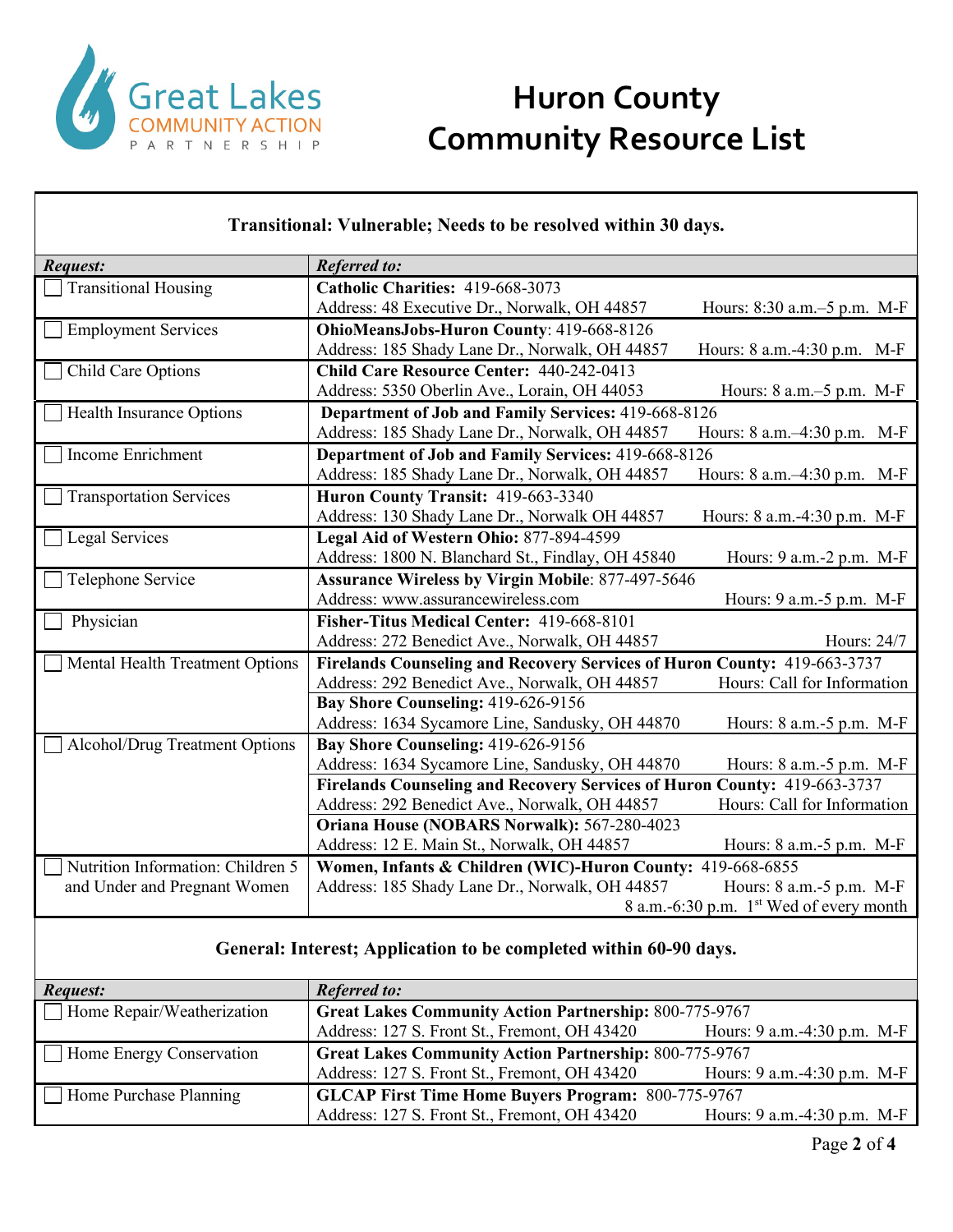

| Housing Counseling                     | <b>Great Lakes Community Action Partnership: 800-775-9767</b>                     |  |  |
|----------------------------------------|-----------------------------------------------------------------------------------|--|--|
|                                        | Address: 127 S. Front St., Fremont, OH 43420<br>Hours: 9 a.m.-4:30 p.m. M-F       |  |  |
| Private Well Assistance                | <b>Great Lakes Community Action Partnership: 800-775-9767</b>                     |  |  |
|                                        | Address: 127 S. Front St., Fremont, OH 43420<br>Hours: 9 a.m.-4:30 p.m. M-F       |  |  |
| <b>GED</b> Classes                     | <b>Adult Basic Literacy Education (ABLE): 419-660-1825</b>                        |  |  |
|                                        | Address: 134 Benedict Ave., Norwalk, OH 44857<br>Hours: Call for Information      |  |  |
| <b>Family Planning Services</b>        | <b>Abigail Pregnancy Services: 419-668-9500</b>                                   |  |  |
|                                        | Address: 3900 Laylin Rd., Norwalk, OH 44857 Hours: 10 a.m.-4 p.m. Mon/Wed/Fri     |  |  |
| Outstanding Bills / Debt Services      | OSU Extension Office-Huron County: 419-668-8219                                   |  |  |
|                                        | Address: 180 Milan Ave., Ste. 1, Norwalk, OH 44857<br>Hours: 8 a.m.-4:30 p.m. M-F |  |  |
|                                        | <b>Consumer Credit Counseling: 800-278-8850</b>                                   |  |  |
|                                        | Hours: Call for Information                                                       |  |  |
| <b>Budgeting Education</b>             | <b>Apprised Financial Advocates: 800-355-2227</b>                                 |  |  |
|                                        | Hours: Call for Information                                                       |  |  |
|                                        | <b>Consumer Credit Counseling: 800-278-8850</b>                                   |  |  |
|                                        | Hours: Call for Information                                                       |  |  |
|                                        | OSU Extension Office-Huron County: 419-898-3631                                   |  |  |
|                                        | Address: 180 Milan Ave., Norwalk, OH 44857<br>Hours: 8 a.m.-4:30 p.m. M-F         |  |  |
| Vocational/College Options             | Terra State Community College: 419-334-8400                                       |  |  |
|                                        | Address: 2830 Napoleon Rd., Fremont, OH 43420<br>Hours: 8 a.m.-7 p.m. Mon/Tues    |  |  |
|                                        | 8 a.m.-5 p.m. Wed/Thurs                                                           |  |  |
|                                        | 8 a.m.-4 p.m. Fri                                                                 |  |  |
|                                        | <b>Lorain County Community College: 440-365-5222</b>                              |  |  |
|                                        | Address: 1005 N. Abbe Rd., Elyria, OH 44035<br>Hours: 8:30 a.m.-5 p.m. M-F        |  |  |
| <b>Alternative Educational Funding</b> | Department of Job and Family Services: 419-668-8126                               |  |  |
|                                        | Address: 185 Shady Lane Dr., Norwalk, OH 44857<br>Hours: 8 a.m.-4:30 p.m. M-F     |  |  |
| <b>Business Dev. Counseling</b>        | <b>GLCAP Community &amp; Economic Development: 800-775-9767</b>                   |  |  |
|                                        | Address: 127 S. Front St. Fremont, OH 43420<br>Hours: 9 a.m. - 4:30 p.m. M-F      |  |  |
| Senior Services                        | <b>Enrichment Centers for Huron County: 419-668-6245</b>                          |  |  |
|                                        | Address: 130 Shady Lane Dr., Norwalk, OH 44857 Hours: 8:30 a.m.-4:30 p.m. M-F     |  |  |
| Clothing / Furniture / Appliances      | Norwalk Clothing Bank: 419-668-6977 (Currently moving to different location.)     |  |  |
|                                        | Address: 99B Whittlesey Ave., Norwalk, OH 44857<br>Hours: TBD                     |  |  |
| Child Support Enforcement              | Huron County Child Support Enforcement Agency (CSEA): 419-668-9152                |  |  |
|                                        | Address: 185 Shady Lane Dr., Norwalk, OH 44857<br>Hours: 8 a.m.-4:30 p.m. M-F     |  |  |
| Veteran Services                       | Huron County Veteran Service: 419-668-4150                                        |  |  |
|                                        | Address: 185 Shady Lane Dr., Ste. C, Norwalk, OH 44857                            |  |  |
|                                        | Hours: 8:30 a.m.-4 p.m. M-F                                                       |  |  |
|                                        | Great Lakes Community Action Partnership: 419-668-3073, ext. 8215                 |  |  |
|                                        | Address: 48 Executive Dr., Norwalk, OH 44857<br>Hours: 8:30 a.m. - 5 p.m. M-F     |  |  |
| Additional Information &               | <b>United Fund: 419-668-0269</b>                                                  |  |  |
| Referral                               | Address: 2 E. Seminary St., Norwalk, OH 44857<br>Hours: 8:30 a.m.-4:30 p.m. M-F   |  |  |